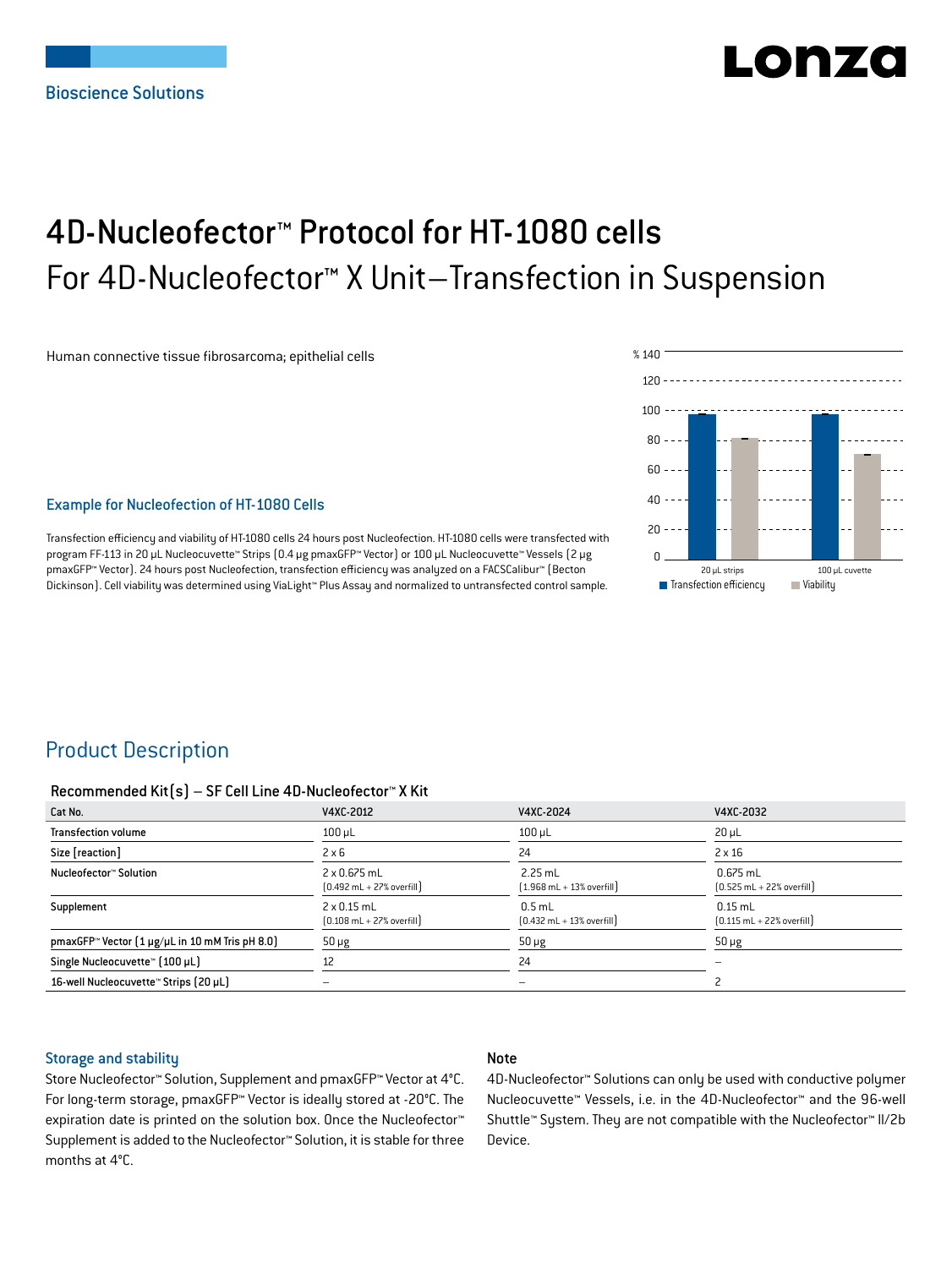## Required Material

#### Note

Please make sure that the entire supplement is added to the Nucleofector™ Solution prior to use. For preparing aliquots, mix Nucleofector™ Solution and Supplement in a ratio of 4.5 : 1 (see Table 1).

- 4D-Nucleofector™ System (4D-Nucleofector™ Core and X Unit)
- Supplemented 4D-Nucleofector™ Solution at room temperature
- Supplied 100 μL single Nucleocuvette™ or 20 μL 16-well Nucleocuvette™ Strips
- Compatible tips for 20 μL Nucleocuvette™ Strips: epT.I.P.S. [US/ CDN: Eppendorf North America, Cat. No. 2491.431, Rest of World: Eppendorf AG, Cat. No. 0030073.266], Matrix TallTips™ [Matrix Technologies Corp., Cat. No. 7281] or LTS Tips [Rainin Instrument, LLC, Cat. No. SR-L10F, SR/SS-L250S, SR/SS-L300S]. Before using other types of pipette tips, please ensure they reach the bottom of the Nucleocuvette™ wells without getting stuck
- Supplied pmaxGFP™ Vector, stock solution 1 μg/μL

#### **Note**

When using pmaxGFP<sup>™</sup> Vector as positive control, dilute the stock solution to an appropriate working concentration that allows pipetting of the recommended amounts per sample (see Table 3). Make sure that the volume of substrate solution added to each sample does not exceed 10% of the total reaction volume (2 μL for 20 μL reactions; 10 μL for 100 μL reactions).

- Substrate of interest, highly purified, preferably by using endotoxin-free kits; A260:A280 ratio should be at least 1.8
- Cell culture plates of your choice
- For detaching cells: 0.5 mg/mL Trypsin and 0.2 mg/mL EDTA in PBS and supplemented culture media or PBS/0.5% BSA
- Culture medium: Minimum Essential Medium (Eagle) [Lonza; Cat. No. BE12-611F] with 2 mM L-glutamine and Earle's BSS adjusted to contain 1.5 g/L sodium bicarbonate supplemented with 0.1 mM non-essential amino acids and 1.0 mM sodium pyruvate 90%; fetal bovine serum, 10%
- Prewarm appropriate volume of culture medium to 37°C (see Table 2)
- Appropriate number of cells/sample (see Table 3)

## 1. Pre Nucleofection

#### Cell culture recommendations

- 1.1 Replace media every 2 3 days
- 1.2 Passage cells every  $2 3$  days. A subcultivation ration of 1:2 to 1:6 is recommended
- 1.3 Cells should not be used for Nucleofection after passage number 30.
- 1.4 Seed out  $2.5 \times 10^4$  cells/cm<sup>2</sup>
- 1.5 Subculture 2 days before Nucleofection
- 1.6 Optimal confluency for Nucleofection: 85–90 %
- 1.7 Higher cell densities may cause lower Nucleofection Efficiencies

#### **Trypsinization**

- 1.8 Remove media from the cultured cells and wash cells once with an appropriate volume of PBS.
- 1.9 For harvesting, incubate the cells ~5 minutes at 37°C with an appropriate volume of indicated trypsinization reagent (please see required material)
- 1.10 Neutralize trypsinization reaction with supplemented culture medium or PBS/0.5% BSA once the majority of the cells (>90 %) have been detached

## 2. Nucleofection

For Nucleofection sample contents and recommended Nucleofector™ Program, please refer to Table 3.

- 2.1 Please make sure that the entire supplement is added to the Nucleofector™ Solution
- 2.2 Start 4D-Nucleofector™ System and create or upload experimental parameter file (for details see device manual)
- 2.3 Select/Check for the appropriate Nucleofector™ Program (see Table 3)
- 2.4 Prepare cell culture plates by filling appropriate number of wells with desired volume of recommended culture media (see Table 2) and pre-incubate/equilibrate plates in a humidified 37°C/5% CO<sub>2</sub> incubator
- 2.5 Pre-warm an aliquot of culture medium to 37°C (see Table 2)
- 2.6 Prepare plasmid DNA or pmaxGFP™ Vector or siRNA (see Table 3)
- 2.7 Harvest the cells by trypsinization (please see 1.8-1.10)
- 2.8 Count an aliquot of the cells and determine cell density
- 2.9 Centrifuge the required number of cells (see Table 3) at 90xg for 10 minutes at room temperature. Remove supernatant completely
- 2.10 Resuspend the cell pellet carefully in room temperature 4D-Nucleofector™ Solution (see Table 3)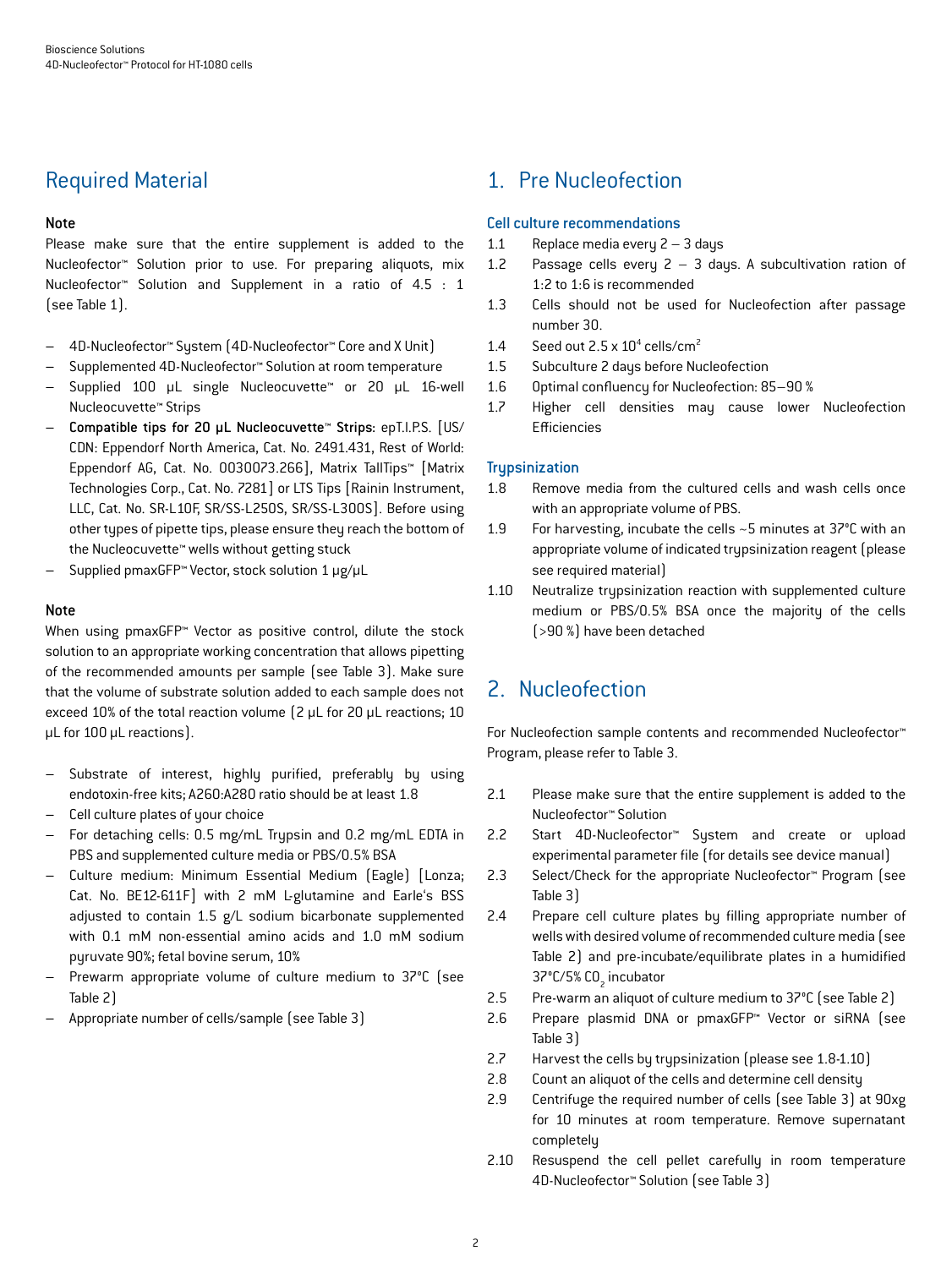- 2.11 Prepare mastermixes by dividing cell suspension according to number of substrates
- 2.12 Add required amount of substrates to each aliquot (max. 10% of final sample volume)
- 2.13 Transfer mastermixes into the Nucleocuvette™ Vessels

#### Note

As leaving cells in Nucleofector™ Solution for extended periods of time may lead to reduced transfection efficiency and viability it is important to work as quickly as possible. Avoid air bubbles while pipetting

- 2.14 Gently tap the Nucleocuvette™ Vessels to make sure the sample covers the bottom of the cuvette
- 2.15 Place Nucleocuvette™ Vessel with closed lid into the retainer of the 4D-Nucleofector™ X Unit. Check for proper orientation of the Nucleocuvette™ Vessel
- 2.16 Start Nucleofection process by pressing the "Start" on the display of the 4D-Nucleofector™ Core Unit (for details, please refer to the device manual)
- 2.17 After run completion, carefully remove the Nucleocuvette™ Vessel from the retainer
- 2.18 Resuspend cells with pre-warmed medium (for recommended volumes see Table 2). Mix cells by gently pipetting up and down two to three times. When working with the 100 μL Nucleocuvette™ use the supplied pipettes and avoid repeated aspiration of the sample
- 2.19 Plate desired amount of cells in culture system of your choice (for recommended volumes see Table 2).

## 3. Post Nucleofection

3.1 Incubate the cells in humidified  $37^{\circ}$ C/5% CO<sub>2</sub> incubator until analysis. Gene expression or down regulation, respectively, is often detectable after only 4–8 hours

#### Table 1: Volumes required for a single reaction

|                                  | 100 µL Single Nucleocuvette™ | 20 µL Nucleocuvette™ Strip |
|----------------------------------|------------------------------|----------------------------|
| Volume of Nucleofector™ Solution | 82 µL                        | 16.4 uL                    |
| <b>Volume of Supplement</b>      | 18 µL                        | $3.6$ uL                   |

#### Table 2: Required amounts of cells and media for Nucleofection

|                                               |                                    | 100 µL Single Nucleocuvette™            | 20 µL Nucleocuvette™ Strip |
|-----------------------------------------------|------------------------------------|-----------------------------------------|----------------------------|
| Culture plate format                          |                                    | 6-well plate                            | 96-well plate              |
| Culture medium                                | Pre-filled in plate                | $1000 \mu L$                            | $175$ µL                   |
|                                               | Added to sample post Nucleofection | $400 \mu L$                             | $80 \mu L$                 |
| Volume of sample transferred to culture plate |                                    | complete sample (use supplied pipettes) | $25 \mu L$                 |
| Final culture volume                          |                                    | 1500 µL                                 | $200 \mu L$                |

#### Table 3: Contents of one Nucleofection sample and recommended program

|                                |                                         | 100 µL Single Nucleocuvette™                                                         | 20 µL Nucleocuvette™ Strip                                                             |
|--------------------------------|-----------------------------------------|--------------------------------------------------------------------------------------|----------------------------------------------------------------------------------------|
| Cells                          |                                         | $1 \times 10^6$<br>(Lower or higher cell numbers may influence transfection results) | $2 \times 10^{5}$<br>[Lower or higher cell numbers may influence transfection results] |
| Substrate*                     | pmaxGFP™ Vector                         | 2 µg                                                                                 | $0.4 \mu g$                                                                            |
| or                             | plasmid DNA (in H <sub>2</sub> O or TE) | $1-5 \mu g$                                                                          | $0.2 - 1 \mu g$                                                                        |
| or                             | siRNA                                   | 30-300 nM siRNA (3-30 pmol/sample)                                                   | 30-300 nM siRNA (0.6-6 pmol/sample)                                                    |
| SF 4D-Nucleofector™ X Solution |                                         | $100$ $\mu$ L                                                                        | $20 \mu L$                                                                             |
| Program                        |                                         | FF-113                                                                               | FF-113                                                                                 |

\* Volume of substrate should comprise maximum 10% of total reaction volume